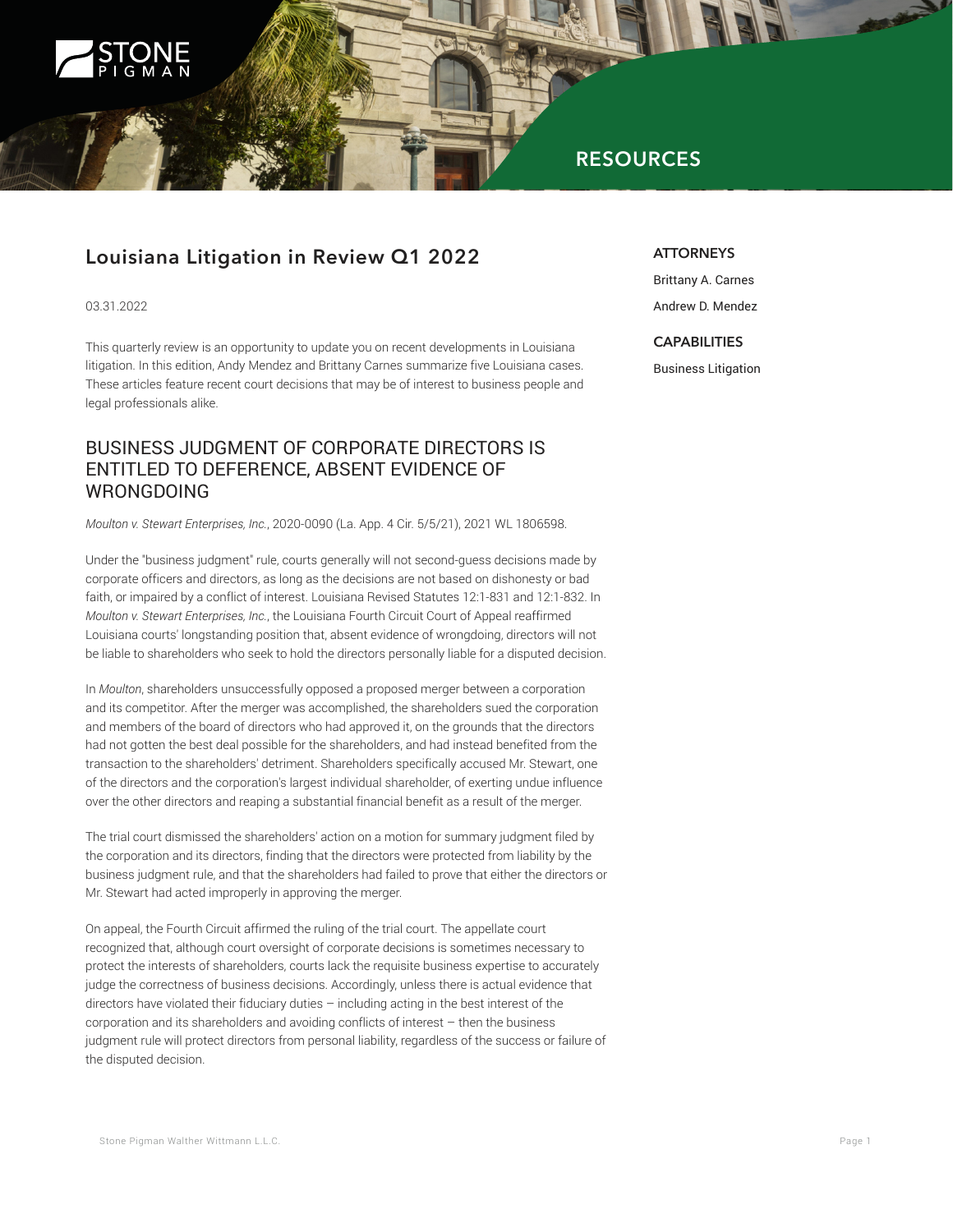

### FORMER EMPLOYEES' USE OF CLIENT LISTS AND INVENTORY SYSTEMS VIOLATED THE LOUISIANA UNFAIR TRADE PRACTICES ACT AND UNFAIR TRADE SECRETS ACT

*Johnston v. Vincent*, 2020-357 (La. App. 3 Cir. 5/5/21), 2021 WL 1782967.

The Louisiana Unfair Trade Practices Act (LUTPA) and the Louisiana Unfair Trade Secrets Act (LUTSA) regulate and protect the rights of competitors by encouraging free enterprise, while prohibiting unfair or deceptive trade practices. Louisiana Revised Statutes 15:1401 *et seq*.; 15:1431 *et seq*. In *Johnston v. Vincent*, the Louisiana Third Circuit Court of Appeal recognized that a company's confidential client list and inventory system may be protected trade secrets under certain circumstances.

The competing companies in *Johnston* were engaged in the distribution of industrial supplies. The first business, Lake Charles Rubber & Gasket Co., L.L.C. (LCRG) started as a family business. Other members of the family later broke off and formed Gulf Coast Rubber & Gasket Co., L.L.C. (GCRG) – and took with them a list of LCRG's clients and revenues generated from its clients, which they distributed to GCRG's employees. GCRG also used an inventory system maintained by LCRG to take over a contract with one of LCRG's largest customers. LCRG sued, alleging, *inter alia*, violations of LUTPA and LUTSA, and seeking awards for lost profits, unjust enrichment, future damages, treble damages, attorney fees, and costs.

The trial court ruled in favor of GCRG, finding that neither the client list nor the inventory system were protected trade secrets. However, the trial court found that GCRG had violated some provisions of LUTPA and LUTSA, and awarded LCRG a nominal (relative to the damages claimed by LCRG) \$700,000 in lost profits.

On appeal, the Third Circuit overturned the trial court's determination that the client list and inventory system were not protected trade secrets, and substantially increased LCRG's damage award. The appellate court began by noting that, while former employees generally cannot be penalized for using their memories and knowledge acquired from their former employer (as long as the information is available to the general public), the same principles do not apply where the former employee took reasonable steps to protect the confidentiality of that information. The appellate court found that LCRG had taken such reasonable steps to protect its client list, particularly because the list also included revenue generated by each customer, which was not information that LCRG shared with the general public or its own employees. When former employees of LCRG walked out with the client list, formed GCRG, and distributed the list to its new employees, that constituted an unfair and deceptive practice sufficient to give rise to liability under LUTPA and LUTSA. The court also found that GCRG's use of LCRG's inventory system – which enabled GCRG to take a lucrative contract from LCRG – was a protected trade secret, the misappropriation of which constituted an unfair trade practice.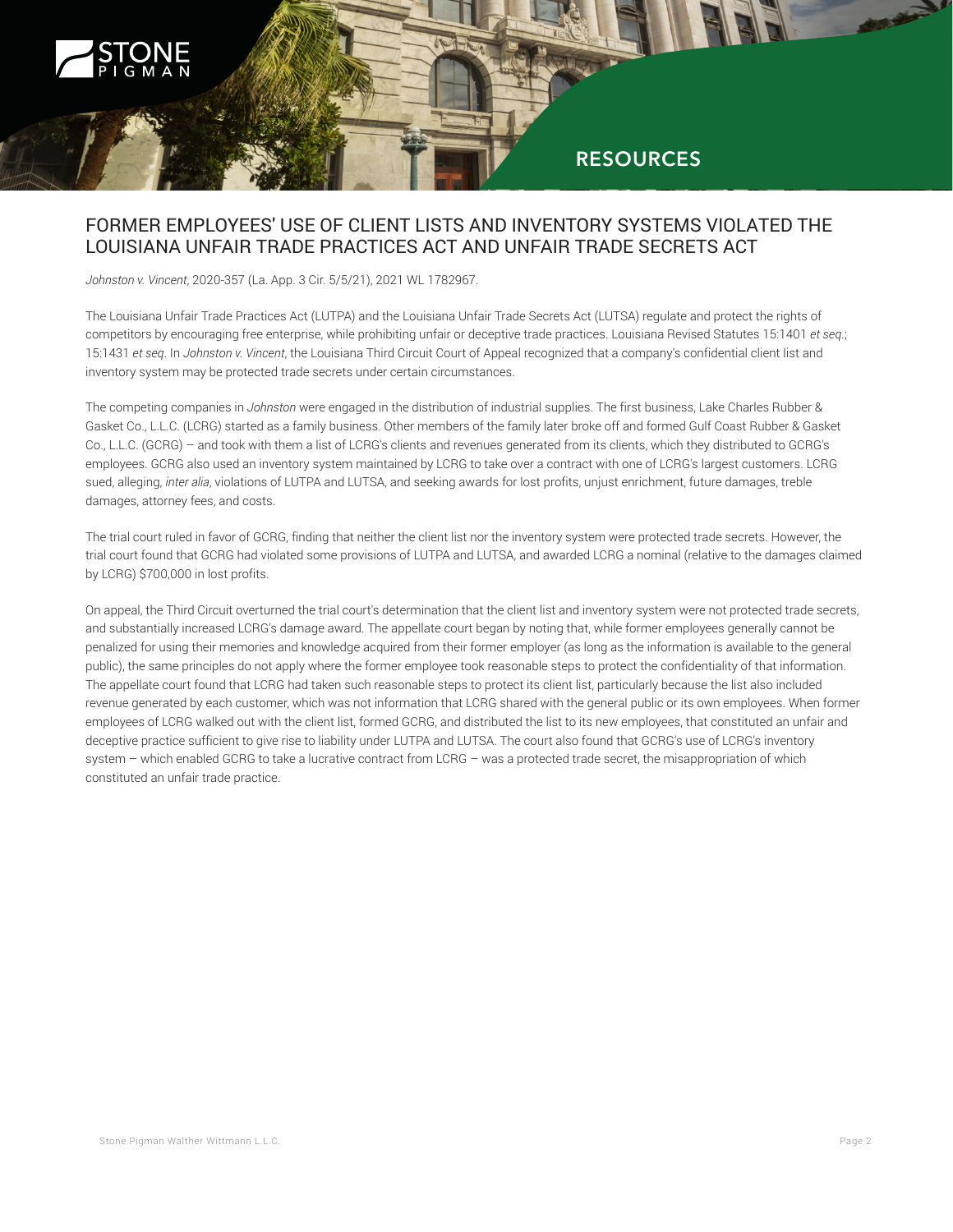

#### PURPORTED AGENT OF LLC WAS NOT PROTECTED FROM PERSONAL LIABILITY WHERE THERE WAS NO EVIDENCE HE WAS AUTHORIZED TO ACT AS THE LLC'S AGENT

*Abadie v. Arguelles*, 2019-0749 (La. App. 4 Cir. 2/19/20), 292 So. 3d 961.

Louisiana limited liability company (LLC) law generally protects an LLC's members, managers, employees, and agents from personal liability for the LLC's obligations. Louisiana Revised Statute 12:1320. However, in *Abadie v. Arguelles*, the Louisiana Fourth Circuit Court of Appeal refused to extend such protection to the purported agent of an LLC where there was no evidence in the record that he had authority to act on the business's behalf.

The transaction in dispute in *Abadie* involved an agreement to purchase immovable (real) property in New Orleans owned by the plaintiff, Mr. Abadie. The purchase agreement briefly identified the property's buyer as Austin Venture Properties, LLC (Austin Venture) on its final page, but Austin Venture's name appeared nowhere else. The defendant, Mr. Arguelles, signed and initialed the purchase agreement – purportedly on behalf of the LLC. When Arguelles and/or the LLC failed to complete the purchase, Abadie filed suit against both. Abadie argued that, although the purchase agreement identified Austin Venture as the buyer, the parties never intended that the LLC would be the actual purchaser of the property. In response, and as to his own alleged personal liability, Arguelles filed an exception of no right of action, arguing that he was insulated from personal liability with respect to the purchase agreement under Louisiana Revised Statute 12:1320 because he was acting as Austin Venture's agent.

Relying on the purchase agreement's identification of Austin Venture as the buyer, the trial court sustained the exception, finding that Arguelles could not be held personally liable for the LLC's breach of the agreement.

On appeal, the Fourth Circuit reversed on a technicality, finding that there was insufficient evidence in the record that Arguelles had authority to act on behalf of the LLC. The function of an exception of no right of action is to challenge whether the plaintiff belongs to the class of persons to whom the law grants the cause of action asserted in a lawsuit. The defendant has the burden of proving the exception. Here, when Arguelles filed the exception, he relied solely on the purchase agreement, which did technically identify Austin Venture as the purchaser. Based on this, Arguelles contended that he was not personally liable for breach of the purchase agreement. However, the appellate court found that there was no evidence in the record to establish that Arguelles did, in fact, have authority to act on behalf of the LLC when he signed the purchase agreement, such as an affidavit or other document. Therefore, Louisiana Revised Statute 12:1320, which shields agents of LLCs, did not insulate Arguelles from personal liability – at least not on the limited evidence before the court. In a footnote, the Fourth Circuit left open the possibility of Arguelles filing an amended exception of no right of action, to which he could attach evidence of his authority to act on behalf of the LLC.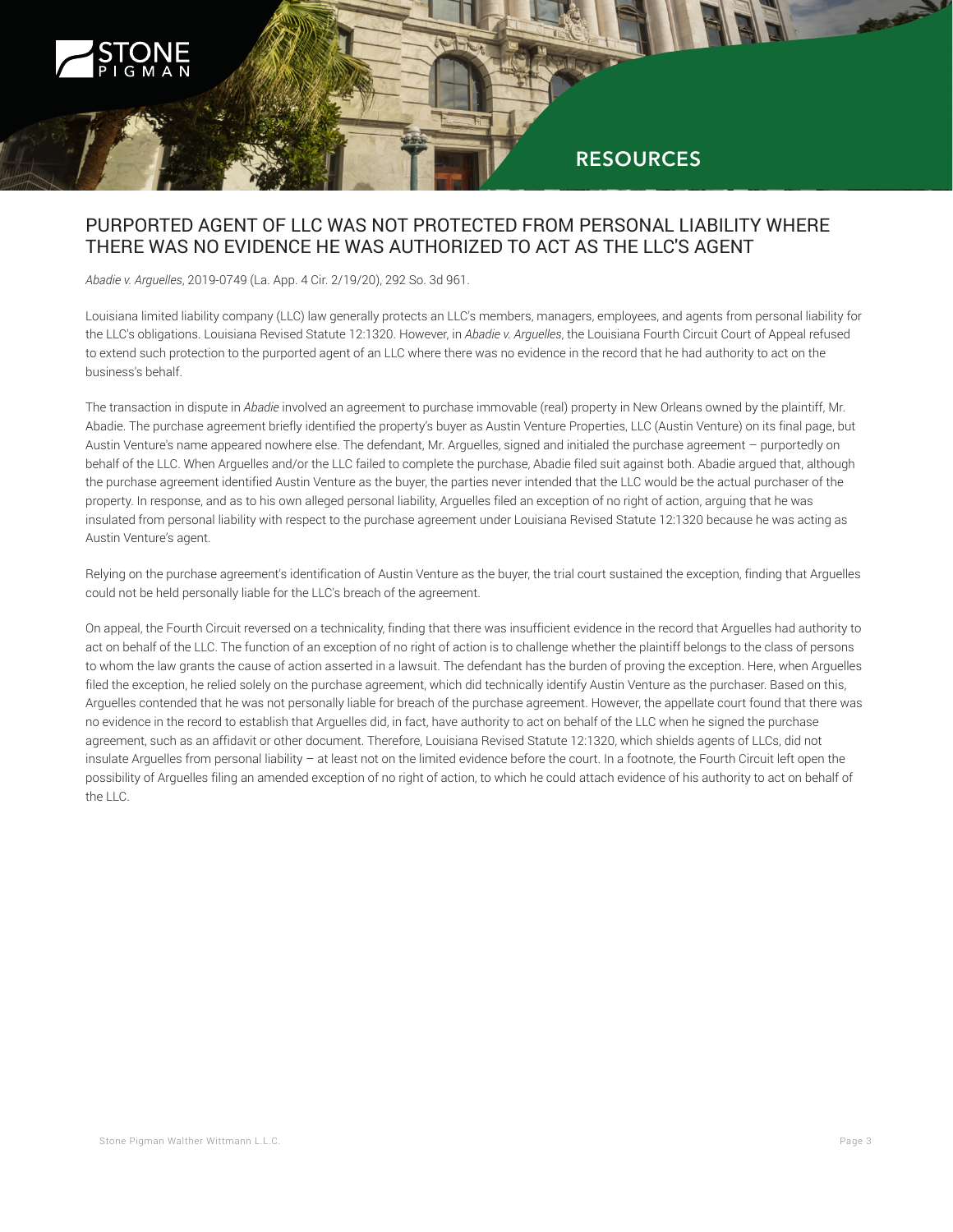

### **RESOURCES**

### LLC CAN BE A PARTY TO A LOAN AGREEMENT EVEN WHERE AGREEMENT LACKS SIGNATURE LINE FOR LLC OR ITS DESIGNATED REPRESENTATIVE

*Lagraize v. Basler*, 20-39 (La. App. 5 Cir. 9/9/20), 304 So. 3d 102, *writ denied*, 2020-01257 (La. 12/22/20), 307 So. 3d 1038.

Contracts which are not carefully drafted and signed may be ambiguous as to who is actually agreeing to be bound. In *Lagraize v. Basler*, the Louisiana Fifth Circuit Court of Appeal found that a limited liability company (LLC) was a party to, and therefore liable under, two loan agreements, in spite of the fact that one loan agreement omitted the LLC from the signature page.

In *Lagraize*, the only two members of People Speak, LLC (People Speak), Mrs. Basler and Mr. Riley, sought loans from Dr. Lagraize to assist in the purchase of two short-term rental properties in New Orleans. After some negotiations, Lagraize agreed to loan them \$365,000 and \$556,500, respectively, to use as down payments on the properties. In return, Lagraize would receive a 37.5% ownership interest in the properties. In the event of their default, Lagraize's ownership interest would increase by 40%. The first loan agreement, which was handwritten by Lagraize, had signature blocks for Lagraize, Basler, Riley, and People Speak. The second loan agreement, which was typed by Basler, largely adopted the format of the first agreement, except that it changed Basler and Riley's signature block to refer to them as "purchaser" and omitted a signature block for People Speak. In connection with the purchase of the properties, Basler and Riley also granted a mortgage on behalf of People Speak to Loan Partners, LLC (Loan Partners).

Basler and Riley failed to make their first loan repayments to Lagraize on both properties. Lagraize filed suit against them and People Speak, seeking a declaration that he was entitled to a total 77.5% interest in both properties per the terms of the loan agreements. In their answer and reconventional demand (counterclaim), Basler and Riley sought a declaration that People Speak was the sole owner of the properties, among other relief. The trial court ruled that Basler and Riley were both liable to Lagraize for repayment of his loans. However, the trial court also found that People Speak was the sole owner of the properties, reasoning that the LLC was not bound by the loan agreements – the documents on which Lagraize based his claim of ownership – because Basler and Riley did not have authority to bind the LLC to those agreements, and also because there was no clear "meeting of the minds" between the parties as to the two agreements' terms.

On appeal, the Fifth Circuit reversed, finding that People Speak was a party to both loan agreements. The appellate court recognized that the loan agreements were ambiguous (for example, the second agreement identified Basler, Riley, and People Speak as "borrowers" in the preamble, but only had signature blocks for Basler and Riley that designated them as "purchasers." Under contract interpretation rules, the appellate court construed the agreement against the party who furnished its text, *i.e*., Basler and Riley. Because People Speak was the actual purchaser listed on the properties' acts of sale, and because the second loan agreement also designated Basler and Riley as "purchasers," the court interpreted the loan agreements against them as demonstrating their intent to include People Speak as a party to the loan agreements. That did not end things, however, because the court determined a mortgagee of the two properties was a necessary party, and sent the case back to the trial court so it could be added to the case and assert its interests.